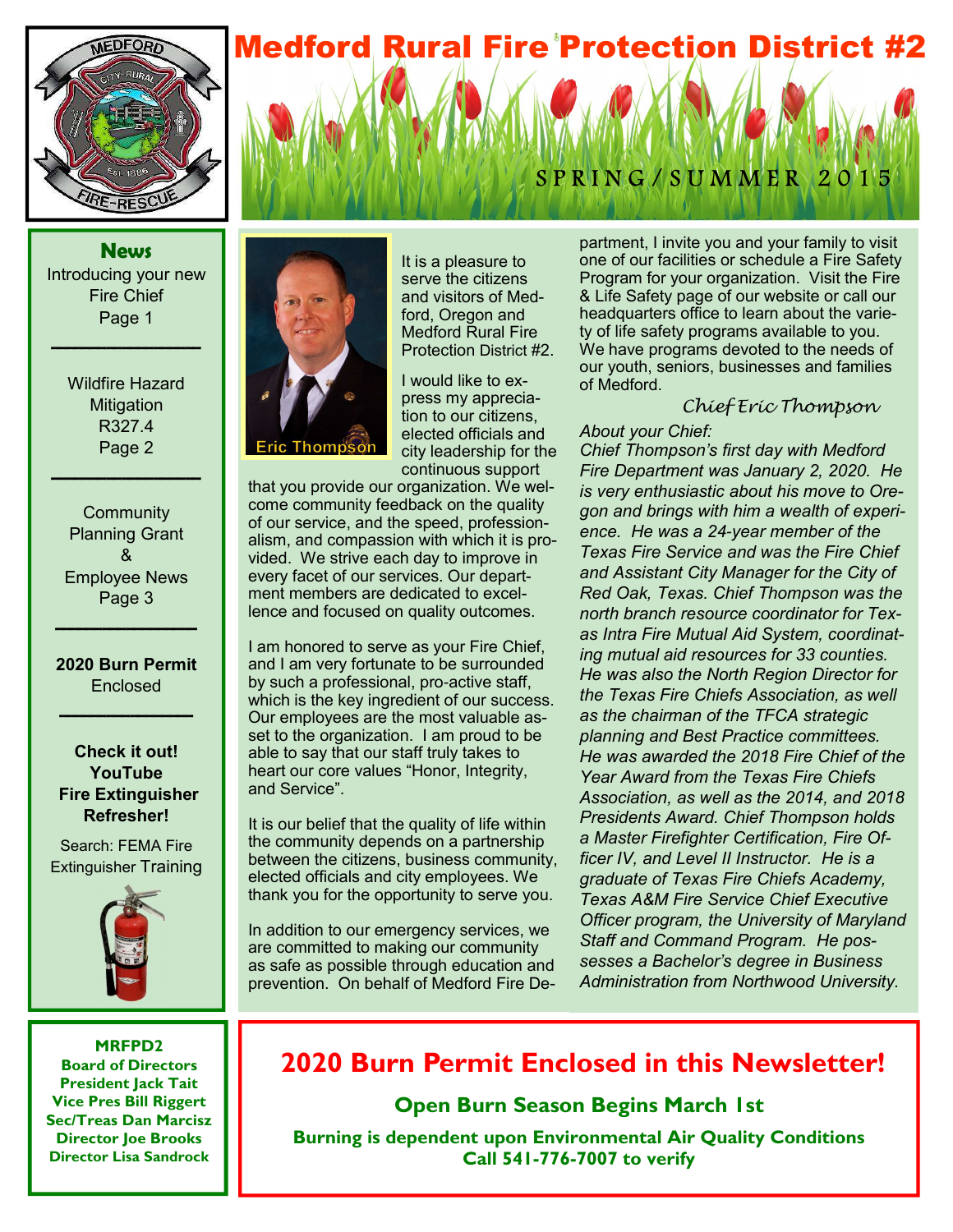# **Wildfire Hazard Mitigation Success**

#### R327.4 Wildfire Hazard Mitigation Construction Guide for Wildfire Hazard Zones

### **Attic Vents**

#### All Vents >=12' above grade or surface below:

All vents shall have screening made of corrosion-resistant metal mesh with minimum 1/16" and maximum 1/8" grid or be designed to resist flame and ember intrusion (ASTM E2886). Eave, Soffit, and Cornice Vents <12' above grade or surface:

All vents shall have screening made of corrosion-resistant metal mesh with minimum 1/16" and maximum 1/8" grid and be designed to resist flame and ember intrusion (ASTM E2886).

### **Rain Gutters**

Non-combustible materials with provisions to prevent the accumulation of leaves and debris in the gutters (Non-combustible corrosion resistant metal screening).

#### **Underfloor Protection** ORSC Section R327.4.6.4

Underfloor area of elevated structures shall be enclosed or meetnon-combustible material, ignitionresistant material, ASTM E2957 compliant, one layer of minimum 5/8" Type X applied behind the exterior covering of the underside, or 1-hour fire resistive exterior wall assembly.



Exterior windows, windows within exterior doors, and skylights shall be tempered glass (Minimum dual pane), multilayered glazed panels, glass block, or have a minimum fire-resistant rating of 20 minutes.

#### **Overhanging Projections**

All enclosed roof eaves, soffits, cornices, exterior patio/porch ceilings and floor projections less than 12' above grade or the surface below shall be covered with either non-combustible material, ignitionresistant material, ASTM E2957 compliant, one layer of minimum 5/8" Type X applied behind the exterior covering, or 1-hour fire resistive exterior wall assembly (Gable end overhangs are exempt).

### **Walking Surfaces**

Deck, porch, and balcony walking surfaces greater than 30" and less than 12' above grade or the surface below shall be constructed of minimum 2" nominal lumber for decks <= 200 sq. ft., noncombustible, ignition-resistant conforming to ASTM E84 or UL 723, exterior fire retardant treated wood. meets ASTM E2632 and ASTM 2726 criteria, or meets ASTM E2632 with ignition-resistant wall covering.

### **Exterior Wall Covering**

Wall covering materials shall be noncombustible, ignition-resistant, heavy timber, log wall, or wall assemblies tested in accordance with ASTM E2707. Alternatively, one layer of minimum 5/8" Type X applied behind the exterior wall covering or cladding or 1-hour fire resistive exterior wall assembly. Exterior wall coverings shall extend from the top of the foundation to the roof, and terminate at 2" nominal solid wood blocking between rafters at all roof overhangs, or in the case of enclosed eaves or soffits, shall terminate at the underside of the enclosure.

For a list of approved materials, visit: http://www.ci.medford.or.us/Page.asp?NavID=4340

On October 17, 2019, the City of Medford successfully adopted ignition-resistant construction requirements for new homes built in wildfire hazard zones. An ignition-resistant construction code amendment was first introduced by to the State Building Codes Division in 2016 as a wildfire mitigation effort. At that time there were no significant wildfire mitigation code requirements for new homes built in wildfire hazard zones. In January 2019, after much effort and many public testimonies, the Building Codes Division adopted section R327.4 Wildfire Hazard Mitigation. In short, these requirements enhance protection of new homes built in wildfire hazard zones by requiring the use of exterior inherently ignition-resistant materials/assemblies or those that have passed a standardized ignition-resistant test. The codes also contain provisions to protect vulnerable areas (attics and underfloor) from being exposed to ember and flame intrusion. The goal of these standards is to reduce or eliminate the ignition potential of new homes built in wildfire hazard zones. Preventing a conflagration of homes reduces the chances of life loss, injuries suffered, and properties being destroyed from wildfire. It also protects firefighters. The new section is only effective if adopted locally. It is our hope that the code is adopted by Jackson County as well. We will support this effort to protect our region.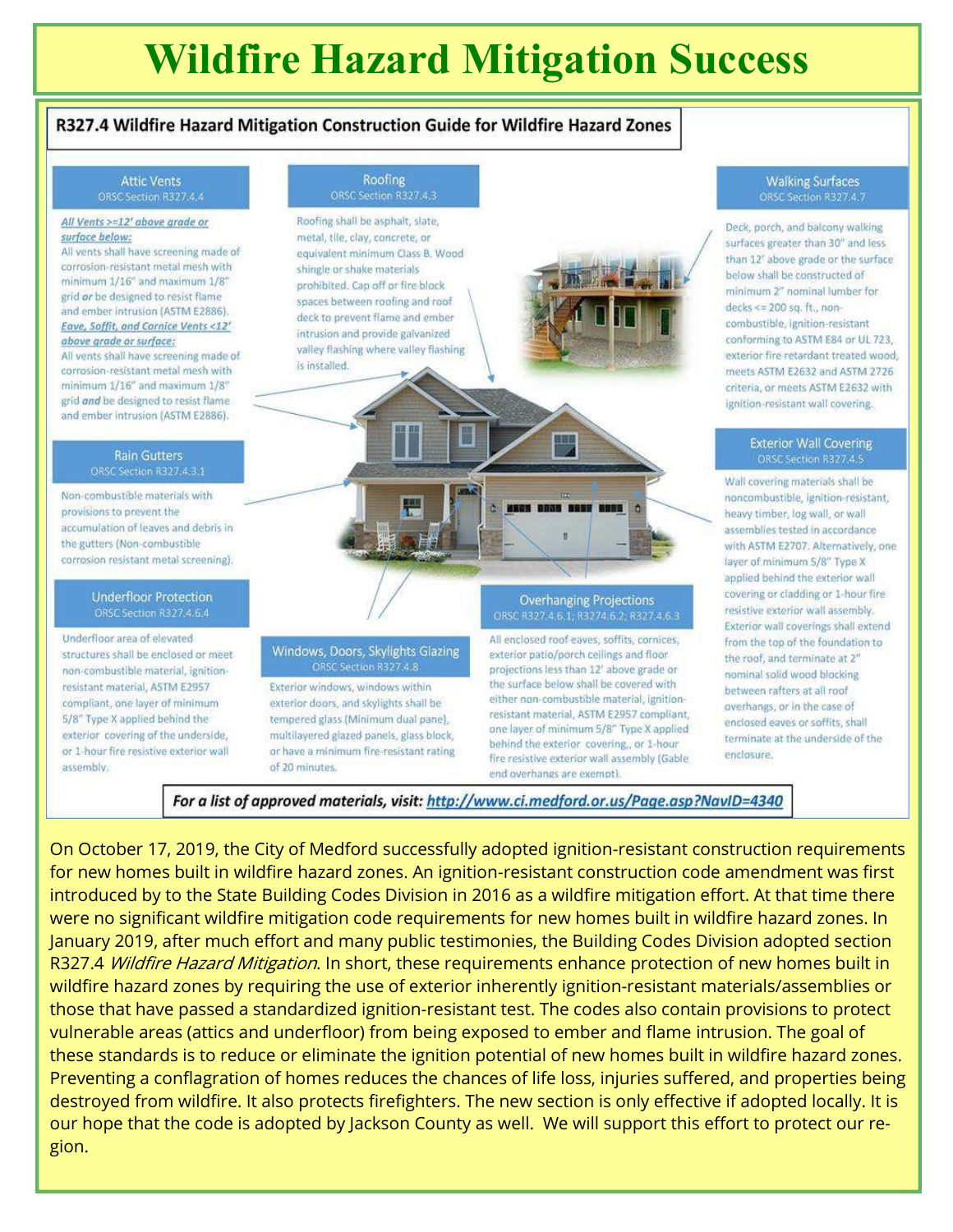# **Community Planning Assistance for Wildfire**

Medford has been awarded a Community Planning Assistance for Wildfire (CPAW) grant! The Fire & Life Safety Division worked with the Planning Department to submit the application. We were awarded a fully funded grant for focused assistance. This grant will help the City develop planning strategies and mitigation efforts, which could include new and amended planning and vegetation ordinances for wildfire hazard zones. Focused assistance is provided for 4-6 months and includes expertise to support key planning topics, one site visit in late spring 2020, review of applicable technical materials, and a final deliverable report with findings/recommendations. For more information, visit: https://planningforwildfire.org/who-we-are/.

# **Medford Fire-Rescue Employee News**

# **New Firefighter Recruits**



Todd Rufener ~ Taylor Spencer ~ Andrew Burton ~ Adam Hendy

Four new Firefighters reported for their first day of duty on February 3, 2020. Over the next 12 weeks, the recruits will train specifically on firefighting tactics, emergency medical skills, vehicle extrication, hazardous materials, and other subjects related to their new jobs. In addition to the formal training, they will spend many hours of self-study to prepare themselves for a written examinations and a practical skills evaluation.

We welcome them to the Medford firefighting family and expect them to adhere to the high standards set by our organization in order to serve our community the best way possible.

## **Welcome to our New Board Member**



MRFPD2 would like to introduce their newest member of the Board of Directors. Lisa Sandrock is a native of not only Oregon, but the Rural District. She is a graduate of the Phoenix-Talent Schools, and of Southern Oregon University, with a Bachelor of Science degree in Business. She spent her entire life in the local area, working in the communications and transportation industries. She currently operates her own nutritional therapy practice.

Lisa is a Master Food Preserver and enjoys farming life with her husband and children. She previously served as a District Budget Committee member for several years before her appointment to the Board in October 2019.

Lisa feels it is important to serve the community. In keeping with her father, Duane Venekamp, a 43 year MRFPD2 Board Member, she believes it is important to serve and be involved in the local community. Lisa says, "I am looking forward to being involved with board decisions that benefit, maintain and serve our district patrons".

**Lisa Sandrock**